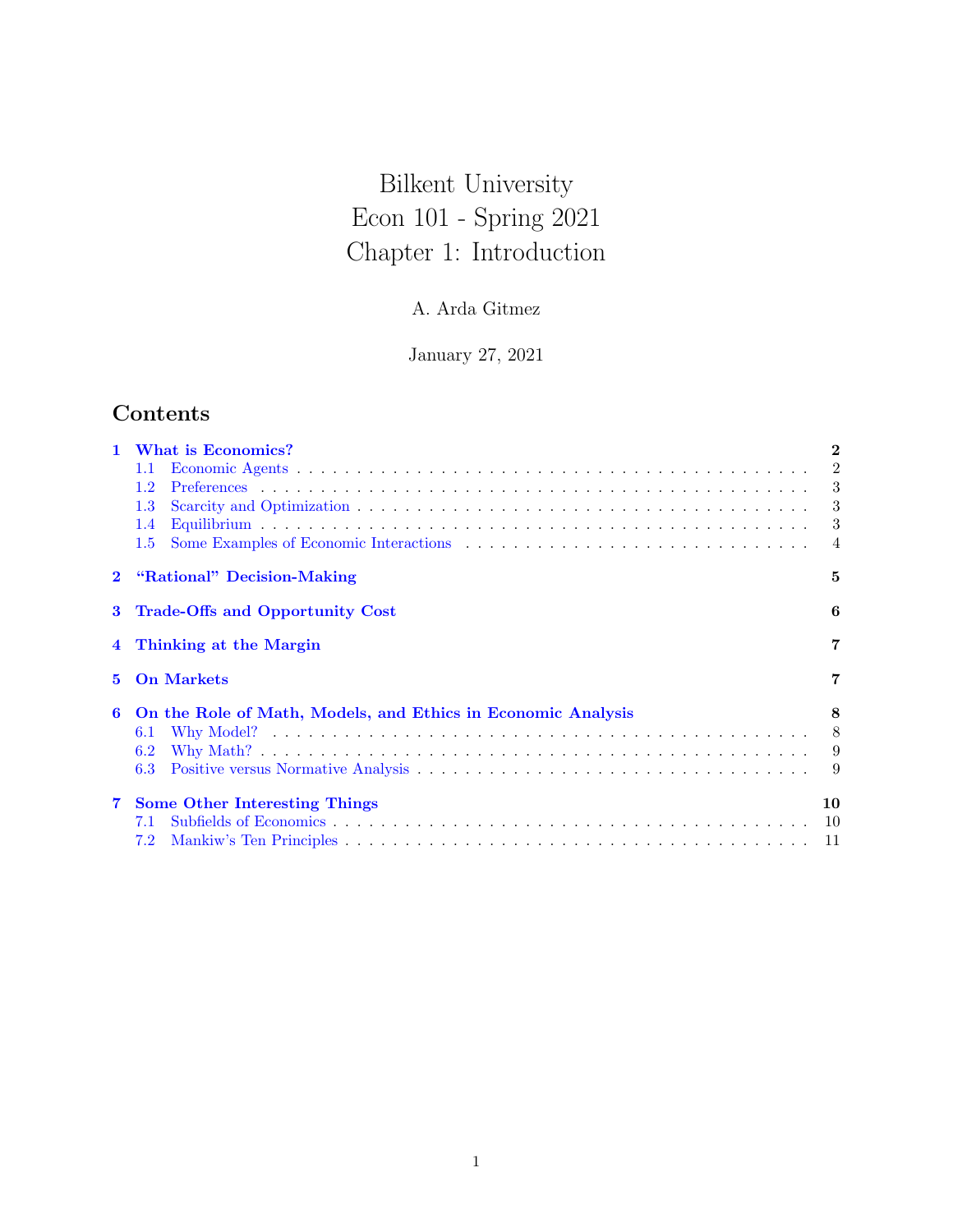### <span id="page-1-0"></span>1 What is Economics?

Here is a very boring definition of economics:

"Economics is the social science that studies the production, distribution, and consumption of goods and services." (Wikipedia)

I find this definition somewhat limiting: economists study interactions that go beyond goods and services. Here is a still boring and specific, but more correct definition:

"Economics is the study of the allocation of scarce resources." (Perloff)

I like this more, because "resources" is a broad enough term that can encapsulate most of the things economists are interested in. Also note the emphasis on  $scarcity$  – this will be important. Here is a slightly broader and correct-er definition:

"Economics is the study of choices people make to attain their goals, given their scarce resources." (Hubbard & O'Brien)

I like the emphasis on choices – methodologically, what economists do is to study decisions (both theoretically and empirically)! Here is a very broad definition, which requires some more elaboration:

"Economics is the study of people's choices." (Acemoglu, Laibson & List)

I kind of like this definition for its brevity, even though it lacks the emphasis on scarcity. But I will argue that the scarcity is *hidden* in the "choice" part. Suppose you are studying a decision without scarcity: you can have anything you want. What is the fun of it? There is no real "choice" being made. Besides, it's not even realistic! No one can have it all (even Jeff Bezos cannot buy, or do, anything he wants).

Let me give one definition which I think is illuminating:

"Economics is the study of decisions made by economic agents, and how these decisions interact with each other."

I know it's slightly self-referential ("Economics is the science that studies economic agents"). And this still does not include scarcity, which I argued is important. But hang on! I will embed scarcity in the definition of an "economic agent" and solve both problems.

#### <span id="page-1-1"></span>1.1 Economic Agents

An economic agent is a decision maker who faces a **scarcity constraint**. This may be:

- A customer in a supermarket who is deciding whether to buy milk or ayran, and how much to buy. She has a budget constraint, and therefore she cannot buy them all.
- A student who is in the library a night before her economics and sociology exams. She has limited time, and therefore she cannot study them both.
- A driver who is choosing whether to listen to radio or a podcast during traffic. She has limited attention, and therefore she cannot listen to them at the same time.
- A university administration who is choosing between online-only and hybrid teaching for the Spring semester. By definition, the university cannot have both of them.
- A political party who is deciding whether to promise more social services or lower taxes before the election. The two promises are incompatible with each other, and therefore not credible if offered at the same time.

As you can see, when the definition of economics includes "people", it actually means something broader than human beings. An economic agent can be a person, an organization, an institution, a state... This is why I prefer to use "agents" rather than "people".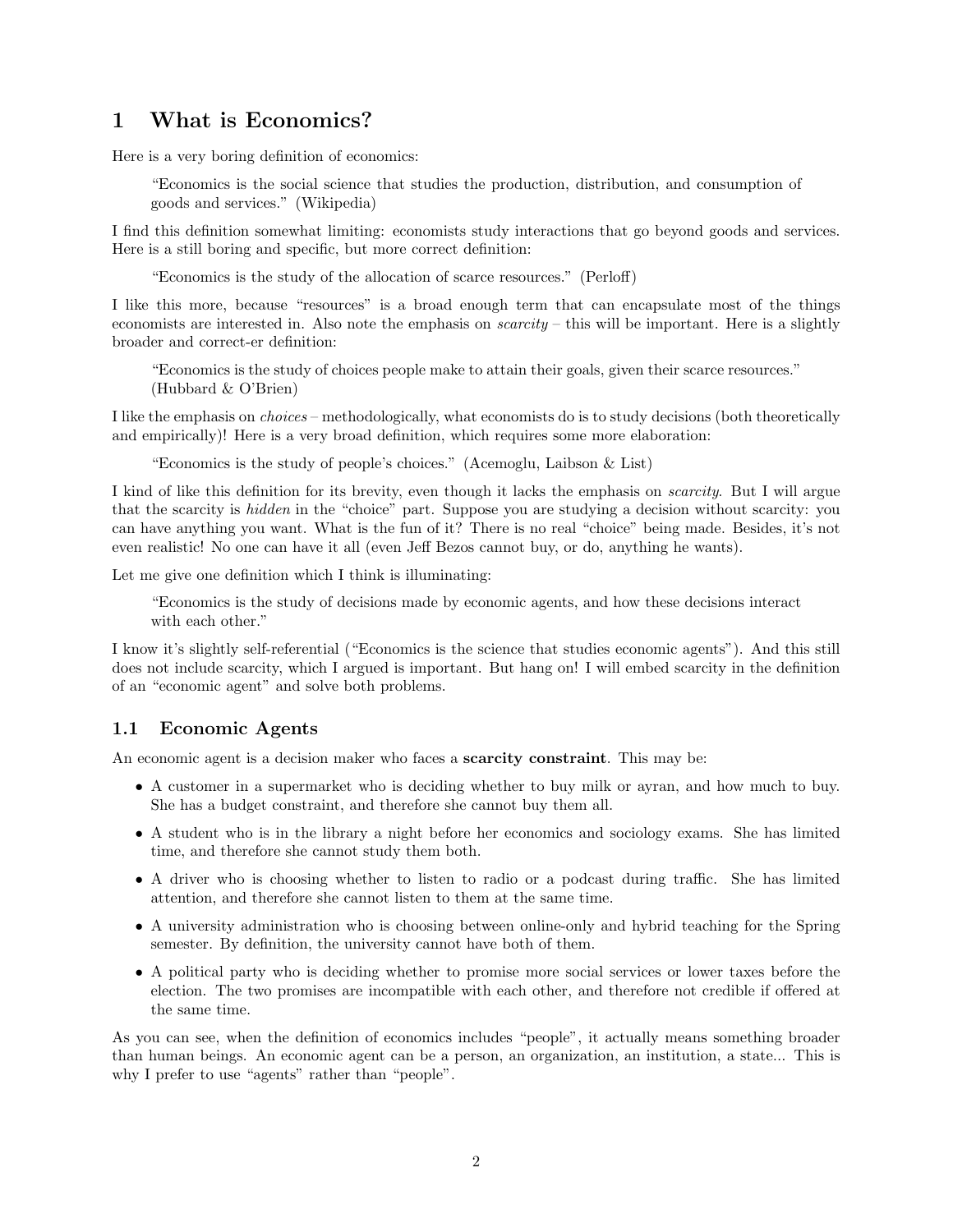The emphasis on scarcity is a crucial part of the economic analysis. For this reason,<sup>[1](#page-2-3)</sup> economics is sometimes referred as "dismal science". I just want to emphasize that scarcity captures the broad idea that "the agent cannot have it all." This may be due to a monetary constraint, a physical constraint, is simply because the two options are incompatible with each other.

### <span id="page-2-0"></span>1.2 Preferences

Okay, so we study agents who have to make decisions under a scarcity constraint. How do these agents make their decisions? Answer: according to their preferences.

- The customer in supermarket chooses based on whether she likes the taste of milk more, whether she cares about the health effects, what the price of milk and ayran are, what she is eating... These factors, collectively, define her preferences towards milk versus ayran.
- The student in library chooses based on which class she likes more, what her existing grades are, what her future plans are...
- The driver in traffic chooses which broadcast she enjoys more, whether she already has heard about the songs/podcast topic...
- The university administration weighs the potential health costs, management costs, benefits from students being in campus, its reputation...
- The political party evaluates its election prospects, the feasibility of different policy options, future elections...

The bottom line of these examples is: Preferences include more that "what the economic agent likes". They can include costs and benefits as well as social norms, ethical concerns, consistency with past behavior, future considerations, etc. So, when we say "an economic agent acts according to her preferences", we do not necessarily mean that the agent is acting selfishly!

Specification of an economic agent's preferences is an essential premise of the economic analysis. We cannot do economic analysis without specifying the preferences (and we don't want to.) An economic agent is defined by her preferences. This aspect of the analysis is what distinguishes economics from other social sciences, such as sociology.<sup>[2](#page-2-4)</sup>

### <span id="page-2-1"></span>1.3 Scarcity and Optimization

So far so good: Every economic agent faces a scarcity constraint and tries to act in a way that aligns with her preferences. Here is a paraphrasing of what I just said for the more math-minded: Every economic agent solves a constrained optimization problem. Indeed, every single economics model is a constrained optimization problem of some kind. In this problem, the objective function is derived from the preferences, and the constraints are due to scarcity. This is one of the reasons why economic analysis requires some mathematical rigor (more on this later).

### <span id="page-2-2"></span>1.4 Equilibrium

As it turns out, economic agents do not live in a vacuum. They each make their decisions, and more importantly, these decisions interact with each other. But what happens when multiple agents engage in an economic interaction? We need some discipline to analyze and predict how these interactions play out. The concept we use to impose this discipline on our analysis is called equilibrium.

Broadly speaking, equilibrium is defined as the situation in which every agent is optimizing, so nobody would benefit personally by changing her behavior, given the choices of other agents.

<span id="page-2-3"></span><sup>1</sup>Okay, actually not for this reason. It turns out there is a depressing story behind the coining of the term. You can read it through here: [https://www.theatlantic.com/business/archive/2013/12/](https://www.theatlantic.com/business/archive/2013/12/why-economics-is-really-called-the-dismal-science/282454/)<br>why-economics-is-really-called-the-dismal-science/282454/. I personally don't think there is anything dismal [why-economics-is-really-called-the-dismal-science/282454/](https://www.theatlantic.com/business/archive/2013/12/why-economics-is-really-called-the-dismal-science/282454/). about economics, but you are entitled to your own opinion.

<span id="page-2-4"></span><sup>&</sup>lt;sup>2</sup>I am not trying to claim that one method is better than the other, I'm merely trying to draw some distinctions.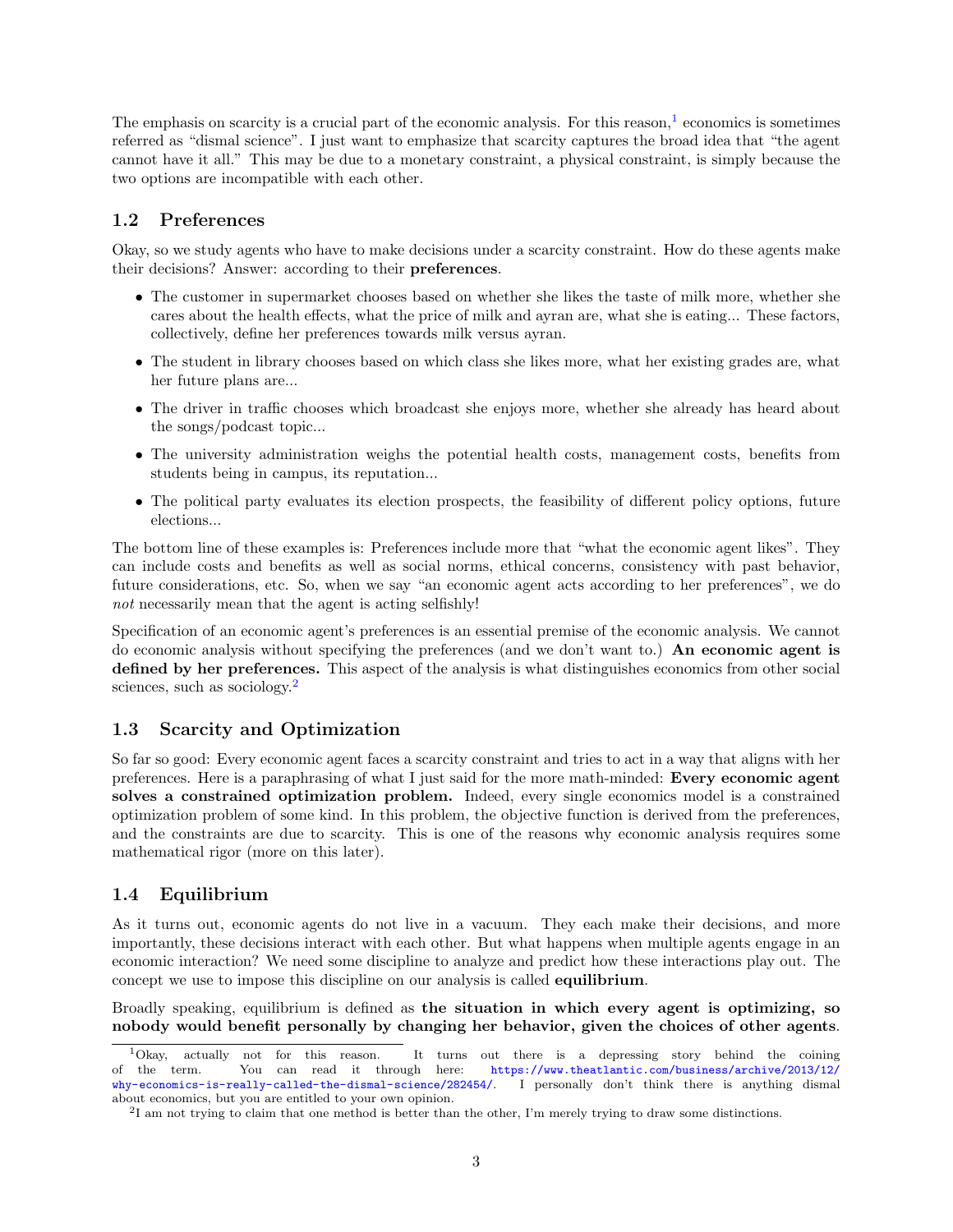I want to emphasize two things. First: there is nothing desirable or undesirable about equilibrium per se. When we are looking for equilibrium, we are not making any value judgments – equilibrium is just a concept we use to analyze economic interactions. Sometimes you will see equilibrium giving the best outcome for everyone, and sometimes the worst outcome – it really depends on the nature of interactions. Second: Equilibrium is a benchmark we use, not necessarily the actual description of the outcome. Sometimes economic systems are not in equilibrium. Sometimes it takes a while to find the equilibrium. Yet, we have an inclination to believe that an economic system tends towards an equilibrium. Think, for instance, about the lines in the toll gates at the entrance of a highway. Suppose each driver has to pass through the highway (her constraint) and each driver wants to minimize the waiting time (her preferences). If any one of the lines are shorter than the other, you would expect the drivers to switch to that line, until that is not shorter any more. That is, in equilibrium, you would expect the lines to be equally long. Now, if you have any experience with situations like these, you would notice that this is approximately true in reality: the lines are more or less equal, but not always exactly equal. Yet, they have a tendency to equalize, especially over long time intervals. Expecting them to be equal in the benchmark is, therefore, a useful starting point if you want to analyze toll lines.

Let me tie back with a further elaboration of this very simple example, to show how economic analysis is useful. Suppose you are working for the highways department, and someone comes and asks you: "We have 4 toll gates in this highway, and the average waiting time is 5 minutes. If we open an extra toll gate, what would the average waiting time be?" How would you start thinking about this question? First, you need to come up with some assumptions about how people behave (i.e., their preferences and constraints). "Minimizing the waiting time, given the number of toll gates" seems like a reasonable starting point. Second, you need to make some assumptions about how they interact. Equilibrium, as argued above, seems like a good benchmark. Given these assumptions, you can now calculate the expected waiting time with 5 toll gates. (4 minutes?) Voilà! You have set up your first economic model and made your first analysis! Now, if someone comes up and says "But what if we also increase the price of the highway?", you need to make further assumptions about how much people are willing to pay for the highway, how much they are willing to wait, etc. This class will give you some tools to get started with this kind of thinking.

#### <span id="page-3-0"></span>1.5 Some Examples of Economic Interactions

- There are many customers choosing whether to buy milk or ayran. The milk producers choose the price for milk, and their want to maximize their profits.[3](#page-3-1) Same for ayran producers. Suppose, in equilibrium, the price of milk is 5,95 TL per liter and the price of ayran in 3,95 TL per liter. This means, in equilibrium,
	- The customers choosing to buy milk prefer to consume milk given these prices.
	- The customers choosing to buy ayran prefer to consume ayran given these prices.
	- Milk producers cannot increase their profits by selling the milk at another price.
	- Ayran producers cannot increase their profits by selling the ayran at another price.
	- The amount of milk produced by milk sellers equals the amount of milk bought by the customers.
	- The amount of ayran produced by milk sellers equals the amount of ayran bought by the customers.

So, as you can see, there are many things going into this analysis. But don't worry – we will build from the bottom up and find a way of disciplining our thinking about these issues.

• There are many students choosing whether to study for economic and sociology exam. Economics instructors set up a date for the economics exam, and they want to maximize the time students spend on economics. Sociology instructors set up a date for the sociology exam, and they want to maximize the number of students taking an A. In equilibrium,

<span id="page-3-1"></span><sup>3</sup>This is merely an assumption. In reality, milk producers may want to maximize their market shares, their revenues, improve their brand image, their reputation... We can incorporate all of these in their preferences as well. For the sake of the example, we are keeping their preferences simple.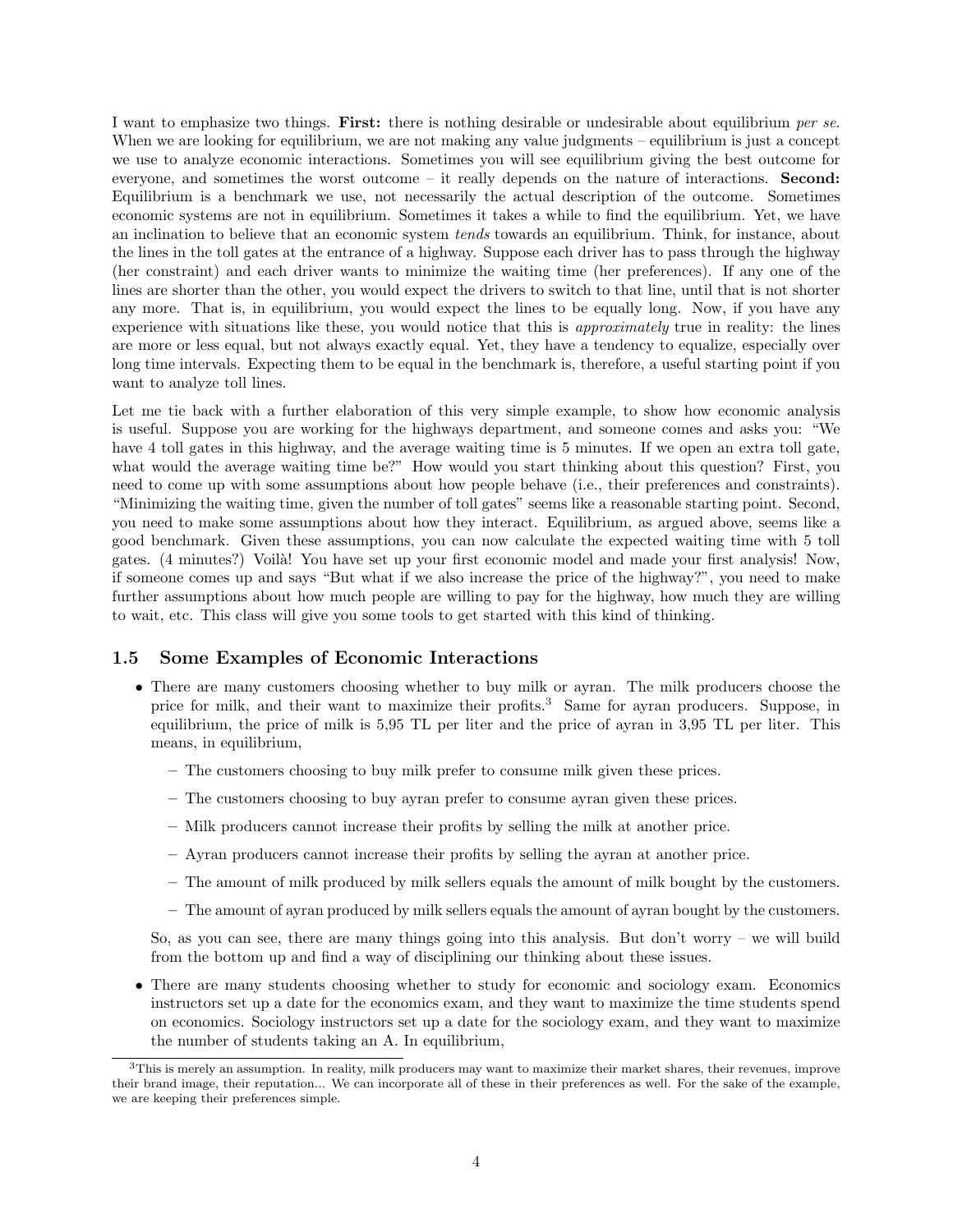- Each student does her best according to her preferences, given the exam times.
- Economics instructors cannot find an alternative exam date that would yield a higher study time by students, given the sociology exam's date.
- Sociology instructors cannot find an alternative exam date that would yield a higher number of A's, given the economics exam's date.

It is up you to think about other examples, who the agents are, what their constraints and preferences are, and what "being in equilibrium" means in these examples.

### <span id="page-4-0"></span>2 "Rational" Decision-Making

One of my objectives for this class is to prevent you from saying "Well, economics assumes that people are rational, but in reality people are irrational, so it is worthless." I cannot emphasize this more: never EVER EVER EVER say this. When I hear people saying this sentence, my teeth starts grinding. I will take one step further: anybody who genuinely says this sentence has not received a good economics education.

Suppose you hear someone making this unsubstantiated claim. There are at least four answers I can come up with on the spot. You can borrow these answers and use at your own discretion.

- 1. What is a rational person? In our discipline, we use it to mean an economic agent who makes the best decisions according to her preferences, given the constraints. I already argued above: the preferences can include an infinity of things! When laymen people use "rationality" as a derogatory term, what they usually mean is "selfish". WE DO NOT ASSUME THAT PEOPLE ARE SELFISH. We just assume they act according to some well-defined preferences, which may or may not contain selfish interests.
- 2. A "well-defined preference" just means that people's preferences follow some broad, regular, somewhat predictable patterns. It provides consistent answers to questions such as: how much milk individuals buy if milk was 3 TL and ayran was 5 TL? What about 6 TL vs 8 TL?... We simply need to have such regularity at the baseline to be able to conduct economic analysis. If we don't assume people make their purchasing decisions in a broadly consistent way, we cannot even begin reasoning about the milk market! We would just say "well, tomorrow milk producers may be crazy rich and or bankrupt, I can't really know". But then, the whole discipline is worthless.<sup>[4](#page-4-1)</sup> I guess what I am saying is: the scientific method of economics forces us to assume some regularity in a broad manner.
- 3. On a more philosophical point: What are "well-defined preferences" anyway? These are some premise of the model that are consistent with the observed behavior of economic agents. Suppose I observe you buying Chai Tea Latte for 15,50 TL every morning. Can I conclude that your preferences just include having Chai Tea Latte for a price of 15,50 TL every morning? Maybe not, maybe you are just flirting with the barista at the coffee shop and using Chai Tea Latte as an excuse to chat with the barista. Nevertheless, I can still write an economical model that specifies your preferences over Chai Tea Latte, and that model would be consistent with your observed behavior. The baseline assumption of that model would be wrong, of course, but that's okay from a scientific point of view.

"All models are wrong, but some are useful."

- Statistician George Box.

Why is such a model still useful? To this model, I can ask a question such as: "How much Chai Tea Latte would be sold if there was a worldwide cinnamon shortage?" If my baseline assumption was wrong, it would produce the wrong answer. But that's fine – if there was an actual cinnamon shortage (hopefully not anytime soon) and if my predictions were wrong, I can easily say "Hmm, I guess I had the preferences wrong. Let me think about other preferences that can explain the new outcome I am seeing." This is a healthy thing – this is how science proceeds. Falsifiability FTW! The nice thing

<span id="page-4-1"></span><sup>4</sup>At this point, your hypothetical friend (who does not know about economics) may resort to claiming that economics is, after all, worthless. This is the same thing as arguing that nothing useful will come out of understanding the milk market. This debate is much easier to win, compared to a debate about rationality. I trust your argumentation skills. :)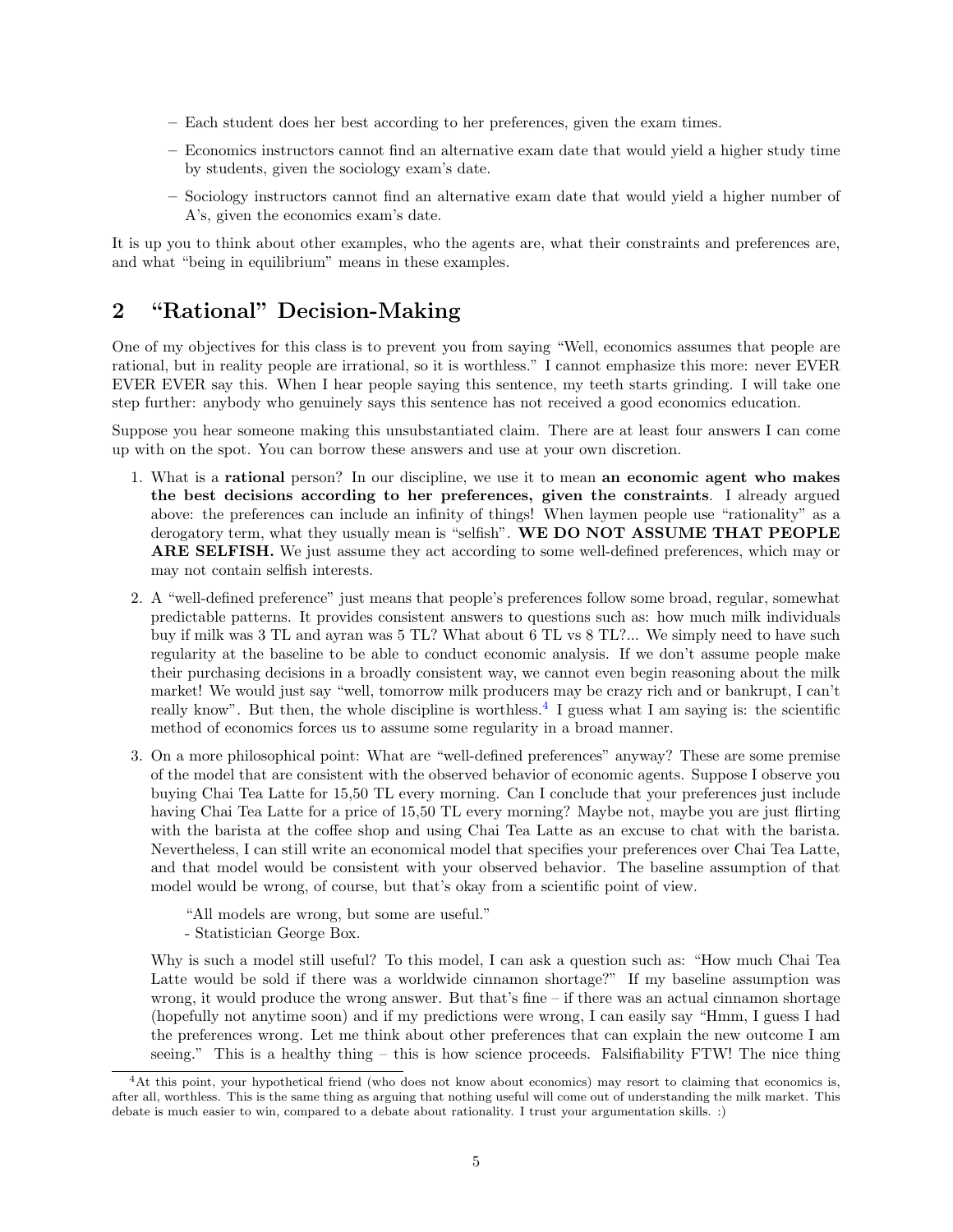about regular preferences is that: it allows me to check what part of my model was wrong and evaluate my model based on the data.

What I am getting at is: when we say "people are rational", it is not due to the belief that every individual has a well-defined set of principles that they follow. It is, rather, due to a requirement that we need to have a model with falsifiable predictions. Every prediction requires some regularity (i.e., some logical steps in producing its results), and "rationality" is an umbrella term we use to contain such regularity.

4. Finally, do people sometimes act in inconsistent, unpredictable ways? Of course. There is a whole field of economics, called behavioral economics, devoted to understanding such inconsistencies.[5](#page-5-1) Are these inconsistencies actually consistent with something we did not know was relevant? Can we come up with a framework to understand such behavior? How can we represent it, quantify it? These are the questions behavioral economics have been asking for years. Because we are in an introductory-level class, we will not have time to cover behavior economics, and keep the "rational" agents as a benchmark. Think of it as Newtonian physics: we will start by assuming that gravity is the only force of nature. Once we understand how gravity works, we can move on to nuclear physics and electromagnetics. But let's nail this down first and use it as a benchmark. This is Econ 101, and for centuries economist have been working on things we cannot squeeze into a semester. :)

# <span id="page-5-0"></span>3 Trade-Offs and Opportunity Cost

Read, literally, Chapter 1 any economic textbook to get a grasp of these concepts.

- Trade-off: the idea that, because of scarcity, an economic agent needs to give up an something to get something else.
- Opportunity cost: The best alternative you give up.

Example:

• A student spends the night studying for economics exam. If she wasn't, she might have been spending time with her friends during that time. Or she might be studying for the sociology exam instead. Therefore, she is calculating what she needs to give up (time spent with friends, better knowledge of sociology, a better grade in the sociology exam) in order to get something else (better knowledge of economics, a better grade in the economics exam.) That is, she is facing a trade-off.

So, what is the opportunity cost of studying for the economics exam? It depends on what she would be doing in that time instead (remember that she is rational, so she would be spending her time doing the best alternative).

- If her best alternative was spending time with friends, the opportunity cost of studying for the economics exam is the time spent with friends.
- If her best alternative was studying for the sociology exam, the opportunity cost of studying for the economics exam is a better better knowledge of sociology and a better grade in the sociology exam.

At this point, you may be tempted to ask: "Why don't you just say cost instead?" The answer is: we want to emphasize that the opportunity cost is different than the explicit financial cost of getting something. The opportunity costs includes the alternatives, and the best use of those alternatives. Here is a standard example: suppose you graduated from college (congratulations!) and received a job offer that pays 100,000 TL per year (well done!). Suppose taking that job was your best alternative, but you opted to pursue a masters degree instead. The masters degree is a one-year program and it costs 80,000 TL. Someone might come up and ask: what is the cost of the masters degree? The standard answer would be: 80,000 TL, and that's not a wrong answer but it is missing the opportunity cost. An economist would say: "The explicit financial cost of the masters degree may be 80,000 TL. But the opportunity cost of the degree includes

<span id="page-5-1"></span><sup>5</sup>Maybe you have read some books by Dan Ariely?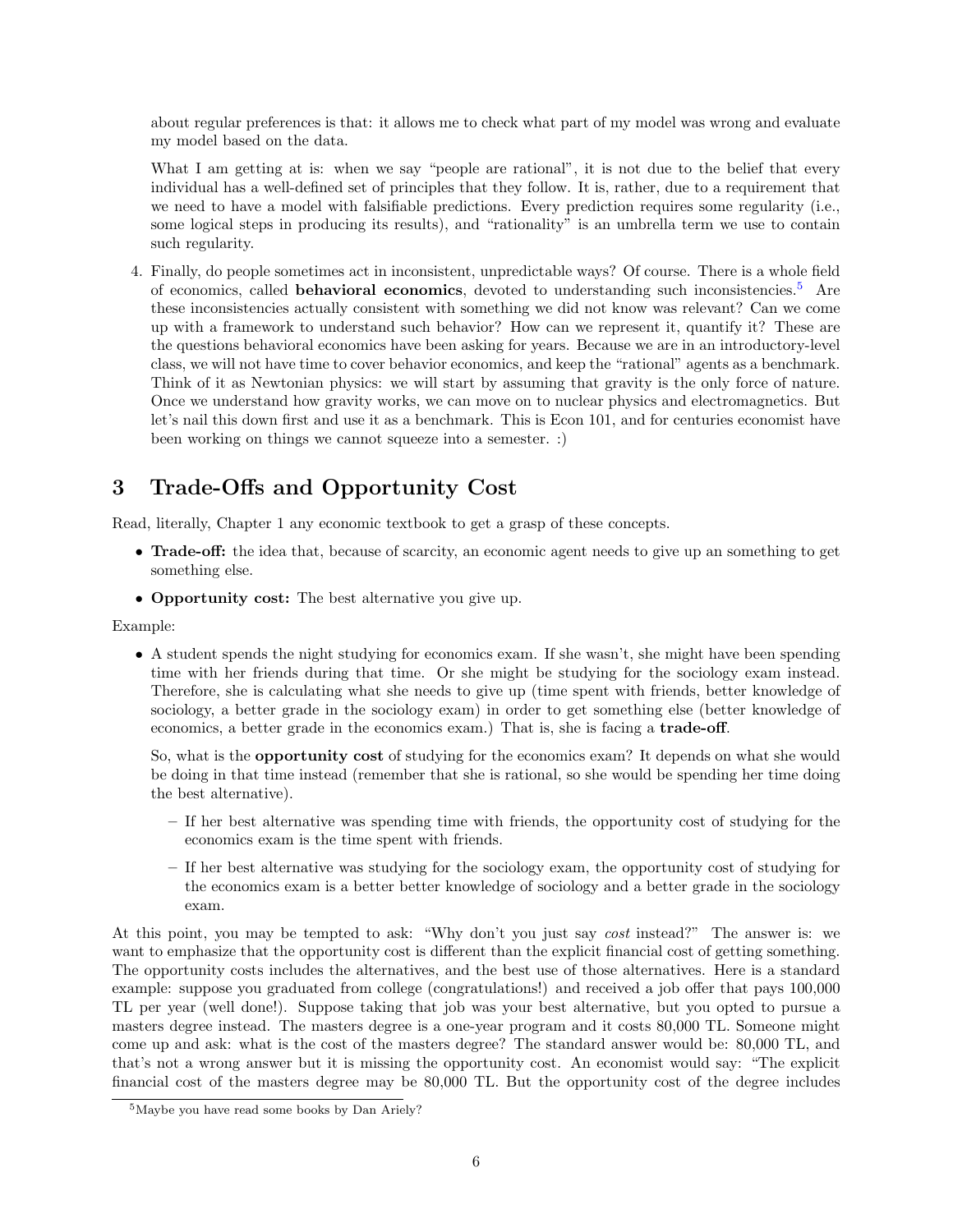what you give up by pursuing that degree instead! Remember that you would take a job that would pay you 100,000 TL for the year you would be studying. Therefore, the opportunity cost of pursuing a masters degree is at least 80,000 TL + 100,000 TL = 180,000 TL."<sup>[6](#page-6-2)</sup>

# <span id="page-6-0"></span>4 Thinking at the Margin

In late 19th century, economics as a discipline went through what we call "the marginal revolution". This refers to the idea that economic agents make their decision at the margin. Marginal thinking is a particular mindset economic agents use when they make their optimization decisions. A margin is where you are at with the decisions you have already made (it is an "edge" or a "border" than defines your current boundaries). Thinking at the margin is imagining what would happen if you made a small adjustment to your action (i.e., imagining what would happen if you extended your boundaries just a little bit). That is, marginal thinking is thinking in terms of small increments and adjustments.

An example: suppose a student has been working for the economics exam for four hours (her margin). Now she is thinking: "Should I study for an additional hour? An additional minute? What is the extra benefit (the marginal benefit) of working for the additional minute? What is the extra cost (the marginal cost)? If the marginal benefit is larger than the marginal cost, I will study for the extra minute. Otherwise, I will stop studying." It looks like she is already thinking at the margin – a sign that she will receive a high grade in the exam. :)

Once you think about it, this is not really different from taking a derivative (i.e. thinking about the marginal change) when solving an optimization problem. This is not really surprising: economic agents solve optimization problems, and taking a derivative is a method (or a mindset) of solving that problem.

One thing I want to emphasize: thinking at the margin is nothing more than a method of solving an optimization problem, there is nothing so deep about it. But on the surface, it looks different from "absolute thinking." A student may love economics, but she may be working for the exam for eight hours already, which means she is very sleepy and the marginal cost of studying is very high. At the margin, she prefers sleeping. It doesn't necessarily mean that she prefers sleeping to economics in general! Marginal thinking suggests that we need to pay attention to the existing conditions.

Another example: You may strongly prefer Zeynep Bastik to Müslüm Gürses, but after listening to the same Zeynep Bastik song over and over 80 times, you may say "Hmm, maybe I'll listen to a Müslüm Gürses" song this time." In the margin, you prefer Müslüm Gürses over Zeynep Bastik. In another margin, your preferences maybe be otherwise.

## <span id="page-6-1"></span>5 On Markets

When economic agents interact with each other, this typically happens in a **market**. In Turkish, market means something different: it means a department store. Due to this, I want to dedicate some time on defining what a market is when we use it in an economic sense.

A market is a broad term: it is an infrastructure that facilitates interactions among economic agents. Even a small group of agents who engage in economic interactions can be called a market (and some textbooks call it that way: "A market is a group of economic agents who are interacting.") Of course, a department store is a particular example of a market: it facilitates the trade of goods between consumers and producers. I just want to emphasize that the idea of a market is broader.

On Moodle, I have posted an article that investigates a particular market: the market for clinical psychologists in the United States.

<span id="page-6-2"></span> ${}^{6}I$  am saying at least, because this calculation misses some things. First, there is the job experience you would gain, the workplace friendships you would have etc. by taking the job. The opportunity cost includes those as well. Second, this calculation misses the best use of the 80,000 TL. Suppose if you didn't pay 80,000 TL for a masters degree, you would use it for a week-long vacation in Ibiza (your best alternative use of 80,000 TL.) In that case, the opportunity cost of a masters degree is a week in Ibiza  $+100,000$  TL.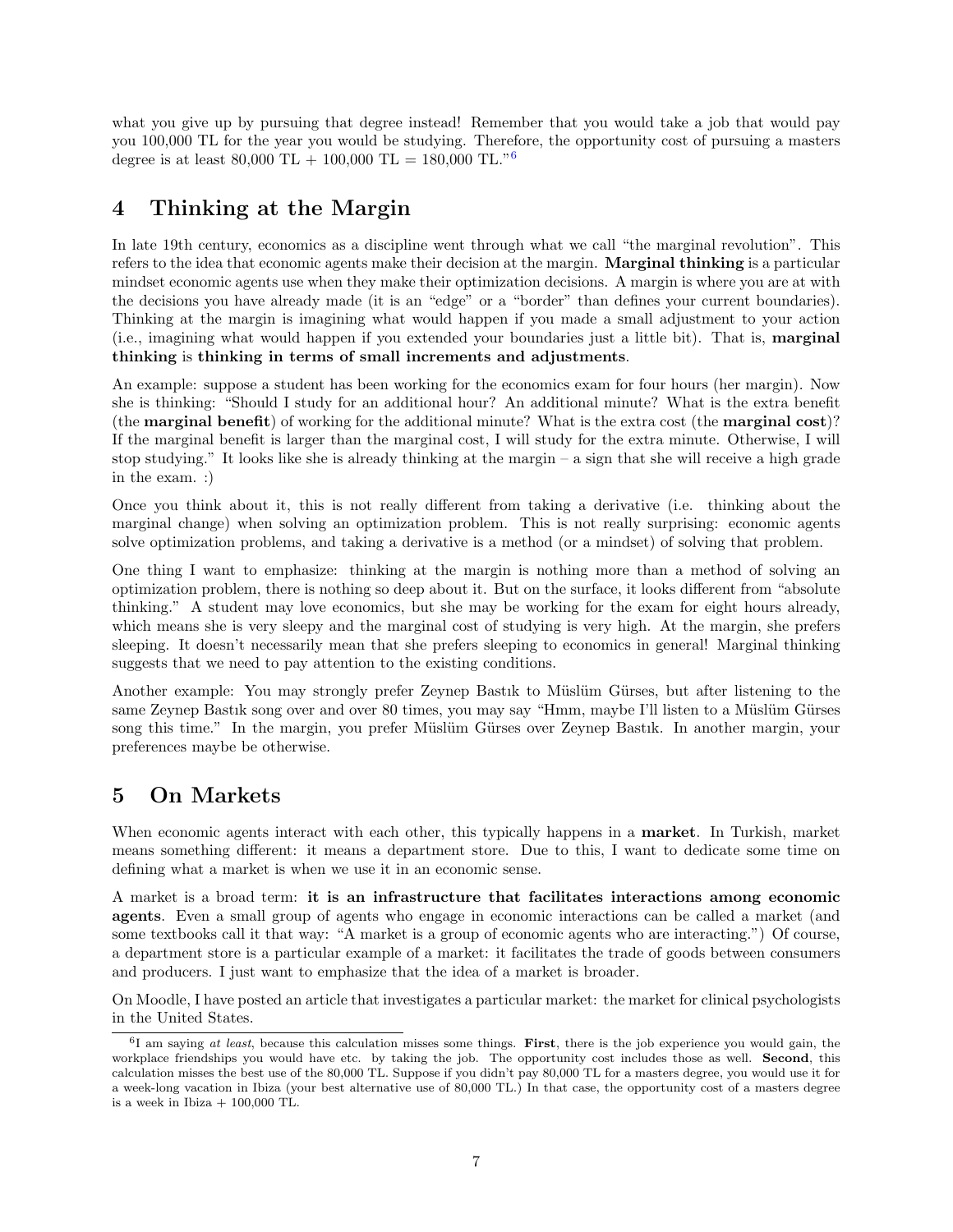Roth, Alvin E., and Xiaolin Xing. "Turnaround time and bottlenecks in market clearing: Decentralized matching in the market for clinical psychologists." Journal of Political Economy 105.2 (1997): 284-329.

This is published in a peer-reviewed journal and a (very) advanced reading for Econ 101.[7](#page-7-2) But when you have time, take a quick look at Section I of the paper. It defines a set of economic interactions among a set of agents (employers and psychologists) and gives an (almost anthropological) account of how the interactions evolve. It is useful to check the article to see what economics mean when they say "a market".

# <span id="page-7-0"></span>6 On the Role of Math, Models, and Ethics in Economic Analysis

### <span id="page-7-1"></span>6.1 Why Model?

The economic methodology is based on the construction of models (in all fairness, every scientific methodology uses models.) A model consists of a group of economic agents, their preferences and constraints, and the environment they interact in. It is made for the purpose of identifying some economic forces ("In such and such environments, what happens to waiting time if I add another toll gate to the highway?"). It is based on some assumptions and, inevitably, an abstraction of reality: it includes the important bits and pieces for the purposes of the question, and rules out some of them. Think of a physics model that assumes the air frictions away because it is interested in other forces. Or an architectural model of a building that doesn't show the tiles on the floor, because it is interested in the structure of the building, not the interior design. Or a subway map. Or:



Figure 1: Picasso's "model" of a bull, 1945.

Because a model consists of some simplifying assumptions, it is always wrong. But, remembering George Box once again, it is useful most of the time. Why is it useful? I posted an article on Moodle that discusses various reasons of why having a model is useful. Read it once you have time.

Epstein, Joshua M. "Why Model?" Journal of Artificial Societies and Social Simulation 11.4 (2008): 12.

Let me give you another reason on why a model is useful.<sup>[8](#page-7-3)</sup> Jose Luis Borges has a short story titled "Funes" the Memorious". In that story, a teenage boy falls of a horse and acquires the amazing talent of remembering everything. For instance, he remembers every horse he encounters in every single detail. It soon becomes obvious that this talent is actually a curse, because it renders the boy incapable of engaging in categorical

<span id="page-7-2"></span><sup>&</sup>lt;sup>7</sup>It is also written by the 2012 Economics Nobel laureate Alvin Roth.

<span id="page-7-3"></span><sup>8</sup>Credit to Ivan Werning for bringing this in the collective memory of my classmates.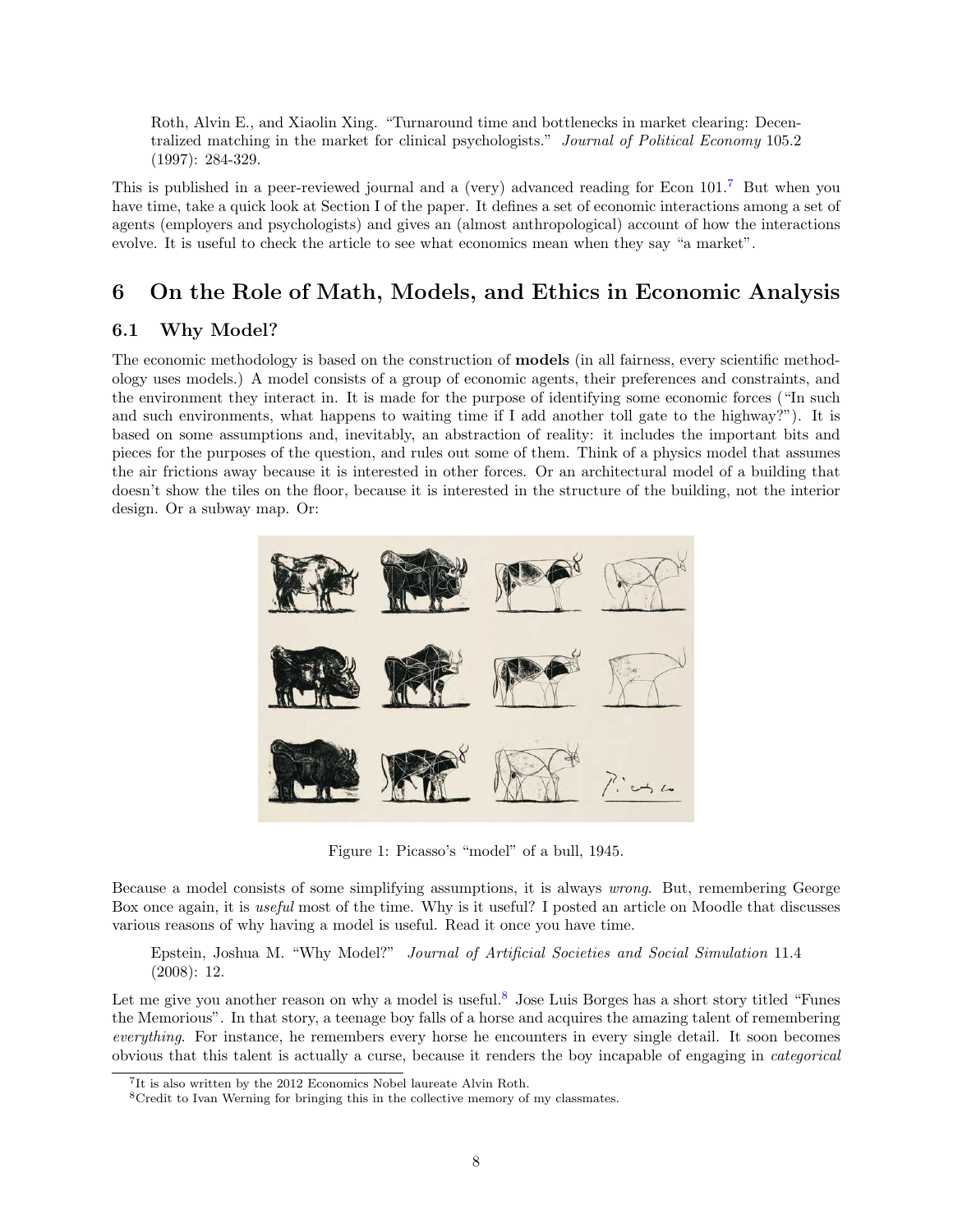reasoning. That is, because every horse is different for the child, he cannot group the horses he encounters into a category of "horse". Instead, for him, every single horse means a different category.

You can imagine that such a memory is, after all, useless, because it doesn't allow the person to draw parallelities between events. Our purpose while setting up an economic model is precisely this: allowing us to draw parallelities between events, drawing some conclusions, having a general understanding about how a market works. Because of this, we will sometimes skip the details of the horse and call it a "horse". This is one reason why we use abstractions of reality, i.e. models.

The idea of models being abstractions of reality will be especially important for this class. Because this is an introductory class, the first set of models we will be setting are going to be extremely simple: they will rule out a lot of stuff. They will be added in your future courses; we are building a base here and just scratching the surface.

### <span id="page-8-0"></span>6.2 Why Math?

Another important purpose of a model, which a lot of textbooks (including yours) emphasize, is to be able to make predictions (also called hypotheses). These predictions can then be taken to the data and we can check if the model holds out well in face of reality (also called hypothesis testing). For instance, we can set up a model of labor market and ask the question of: "What happens if we increase the minimum wage by ten percent?" The model will include workers and their preferences, firms, the market structure etc. It will give an answer like: "The unemployment will rise by three percent." We can then go check the data on the minimum wage and unemployment rates on different locations, compare them, and see whether this prediction is true.

Because all models consist of assumptions, and because the predictions of the model will be extremely important, we must have a discipline to figure out which assumption causes which prediction. That discipline is established through mathematics. Math is the language that disciplines our thinking and allows us to be rigorous in our analysis. Thanks to the reliance on math, we can say "Let me change this assumption on worker behavior and see how my predictions change." Without the logical consistency provided by mathematics, seeing these connections would be much more difficult.

### <span id="page-8-1"></span>6.3 Positive versus Normative Analysis

Now that we have talked about making predictions, it is a good time to make the following distinction. There are two types of analysis you can conduct using economic models.

- Positive analysis is concerned with what economic agents do.
- Normative analysis is concerned with what economic agents, including society, should do.

Here is an example of a positive statement:

"If you raise the minimum wage by ten percent, unemployment will raise by three percent."

This is just a statement about the relationship of two variables. It does not make any value judgments. In contrast, here is an example of a normative statement:

"Therefore, you should not raise the minimum wage."

Why is this a normative statement? Because it is making a value judgment. When the government increases the minimum wage, some people will lose their jobs. Some firms will lose money. On the other hand, some people will be working for higher wages. This statement implicitly says that the losses (unemployed people, less profits) outweigh the benefits (higher wages for those not losing their jobs.) Therefore, it makes a comparison of what the society cares, or should care, more about. This is a question of ethics, a subfield of philosophy, and not economics.

It is, of course, extremely important to be knowledgeable about ethics. It is a fascinating topic, and every policy maker should have the necessary tools to conduct ethical analysis. All economists should know very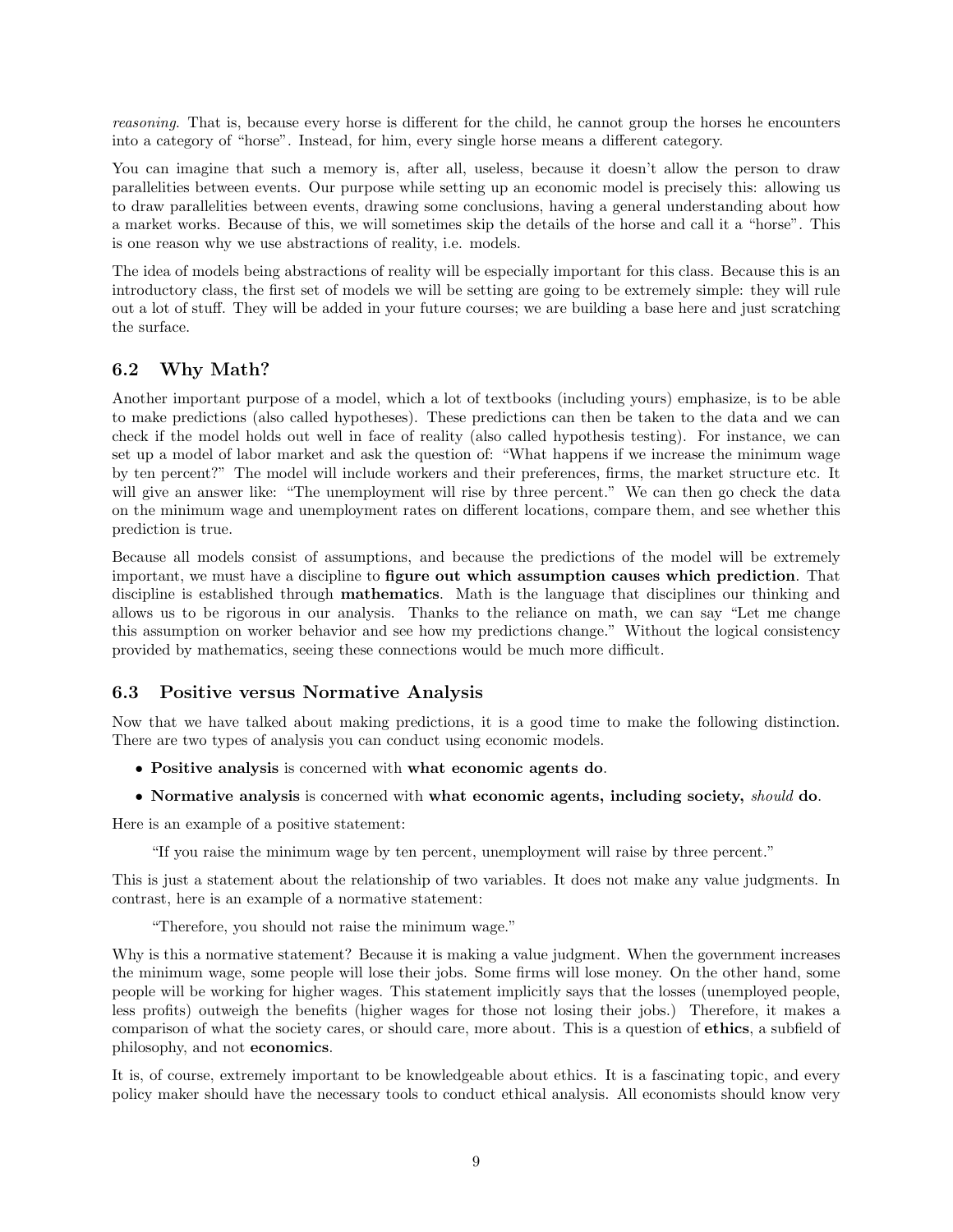well about ethics too. I am just trying to emphasize that it is important to distinguish positive statements from normative statements.



Figure 2: Calvin is confused about positive (what people want) and normative (what people should want). Don't be like Calvin.

In economics, we try to conduct positive analysis as much as we can. Nevertheless, the line between positive and normative sometimes becomes blurry. Occasionally we refer to concepts such as "efficiency" and "social welfare", which carry a bit of normative reasoning in it. It is good practice to occasionally think about whether out statements carry value judgments.

### <span id="page-9-0"></span>7 Some Other Interesting Things

### <span id="page-9-1"></span>7.1 Subfields of Economics

Traditionally, economics has been thought as having three subfields.

1. Microeconomics is the branch of economics that studies smaller units of the economy (consumers, firms, markets). In this class, we will study microeconomics. These ideas will be explored further in Econ 203 and Econ 204.

Some subfields of microeconomics are:

- Game theory (Econ 439, Econ 504): study of how agents interact in strategic environments.
- Contract theory (Econ 504): study of how information asymmetries play a role in economic interactions.
- Labor economics (Econ 458): study of labor markets.
- Industrial organization (Econ 433): study of market structures and competition.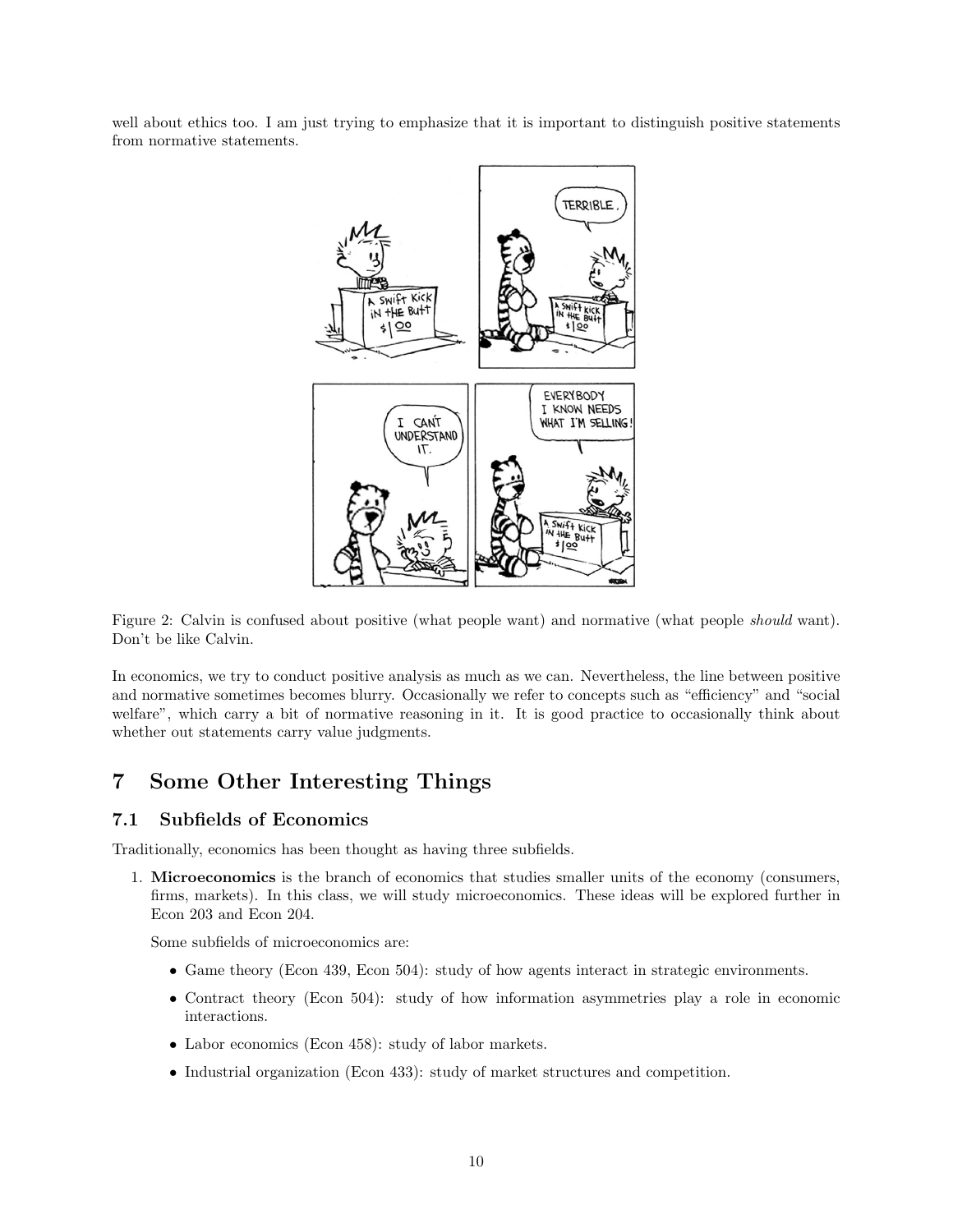2. Macroeconomics is the branch of economics that studies the economy as a whole. It studies topics such as inflation, unemployment, and growth. These ideas will be explored in Econ 102, Econ 205 and Econ 206.

Some subfields of macroeconomics are:

- Monetary theory (Econ 322)
- International trade (Econ 331)
- Growth (Econ 453)
- 3. Econometrics is the branch of economics that focuses in testing the hypotheses brought by economic models. It relies heavily on probability and statistics. Econ 221, Econ 222 and Econ 301 are the courses that will give you the tools.

I have to say, personally, that I find this taxonomy a little unsatisfactory. There is, for instance, a huge field of economics called public economics which deals with taxation, redistribution and related matters. Is it micro? Is it macro? Econometrics? I'd say a little bit of all. Same goes with labor economics. If it was up to me, I would categorize on the methods they use, and not based on the questions they ask.

### <span id="page-10-0"></span>7.2 Mankiw's Ten Principles

Greg Mankiw, in his popular textbook Principles of Economics, lists ten principles that supposedly represent the heart of economic wisdom today. Take them with a grain of salt, these are written with a certain mindset. Still, it is useful to see that you already have learned five of these principles!

- 1. People face trade-offs.
- 2. The cost of something is what you give up to get it.
- 3. Rational people think at the margin.
- 4. People respond to incentives.
- 5. Trade can make everyone better off.
- 6. Markets are usually a good way to organize economic activity.
- 7. Governments can sometimes improve market outcomes.
- 8. A country's standard of living depends on its ability to produce goods and services.
- 9. Prices rise when the government prints too much money.
- 10. Society faces a short-run tradeoff between inflation and unemployment.

Here are the "translated" ten principles of economics written by Yoram Bauman, another economist:<sup>[9](#page-10-1)</sup>

- 1. Choices are bad.
- 2. Choices are really bad.
- 3. People are stupid.
- 4. People aren't that stupid.
- 5. Trade can make everyone worse off.
- 6. Governments are stupid.
- 7. Governments aren't that stupid.
- 8. Blah blah blah.
- 9. Blah blah blah.

<span id="page-10-1"></span> $^{9}$ <https://www.improbable.com/airchives/paperair/volume9/v9i2/mankiw.php>